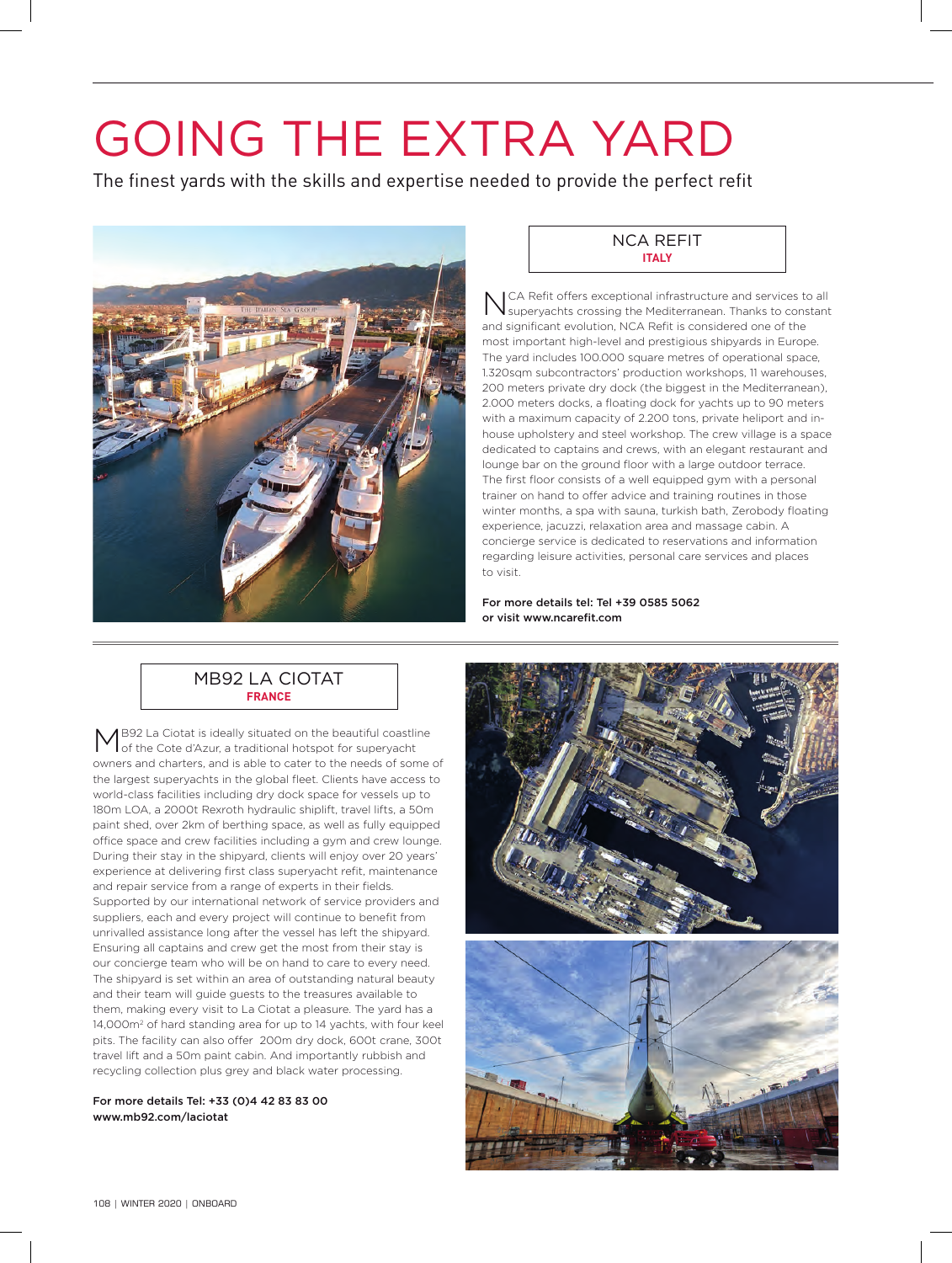



## NEWPORT SHIPYARD **RI, USA**

Safe Harbor (SHM) Newport Shipyard, one of the most popular<br>Sand recommended shipyards in the U.S. A full-service marina and shipyard with over 3,500 linear feet of dock space that can accommodate yachts up to 300+ feet. SHM Newport Shipyard is the only marina/shipyard in the heart of downtown Newport with large boat hauling capabilities. SHM Newport Shipyard has four Travelifts onsite (500T, 200T, 100T and 70T) and a 14T dry stack forklift. SHM Newport Shipyard can handle refit/repair projects managed by a team of experienced project managers, onsite workshops, and marine subcontractors who specialize in their trade. The experienced paint team can handle topside and bottom paint projects, including anti-fouling to race ready levels. There is an onsite three-stage carbon ventilation container, which helps eliminate dust, overspray, and Volatile Organic Compounds (VOCs). Complimentary amenities include, wifi, fitness centre, water, rubbish removal, recycling, golf carts, dock cart and of course 24/7 security. Amenities onsite at Newport Shipyard include a dockside café, ship store, fitness centre, courtesy vehicles and crew housing. With its friendly staff, welcoming atmosphere and event planning capabilities, Newport Shipyard is also host to many other prestigious yachting events, including the Newport Charter Yacht Show, Newport Bermuda Race Crew Party, Candy Store Cup superyacht regatta, and the Newport Brokerage Boat Show.

For more details Tel: +1 401 846 6000 or visit www.newportshipyard.com

## MANOEL ISLAND **MALTA**

anoel Island Yacht Yard is one of the oldest established shipyards, ideally located in Malta. With an area of 45,000m2. The comprehensive facilities, together with a capable and committed workforce, have ensured a steady flow of satisfied customers over the years. The steady flow of demanding clientele has made the yard evolve and meet clients' specialised demands. Throughout the years MIYY has enjoyed respect for its commitment, reliability, and workmanship. All projects are undertaken with dedication and professionalism, which is now synonymous with MIYY. Its exceptional infrastructures meet the all requirements in terms of yacht refit and repair, manned with CCTV and 24/7 security personnel with jetty and berthing facilities for afloat work. MIYY is also certified ISO 9001 and ISPS. The yard operates 7 slipways, catering for vessels up to 50 metres 500 Tons displacement. On the hard, facilities are available for 220 boats serviced with 2 mobile hoists of 75 Tons. MIYY is also a Life Saving Equipment (LSA) service station certified by 17 brands and Lloyds approved working 24/7. MIYY has a workforce of professional tradesmen with extensive range of skills in engineering, carpentry, electrical, painting, scaffolding/tenting, welding and pipework. Manoel Island's workforce is also completed by approved international and local sub-contractors. The yard's commitment is simple: full availability, from the yacht's arrival to its departure with one single point of contact to manage the project, backed up by an experienced team of professionals.

For more details Tel: +356 793 269 61 or visit www.yachtyard-malta.com

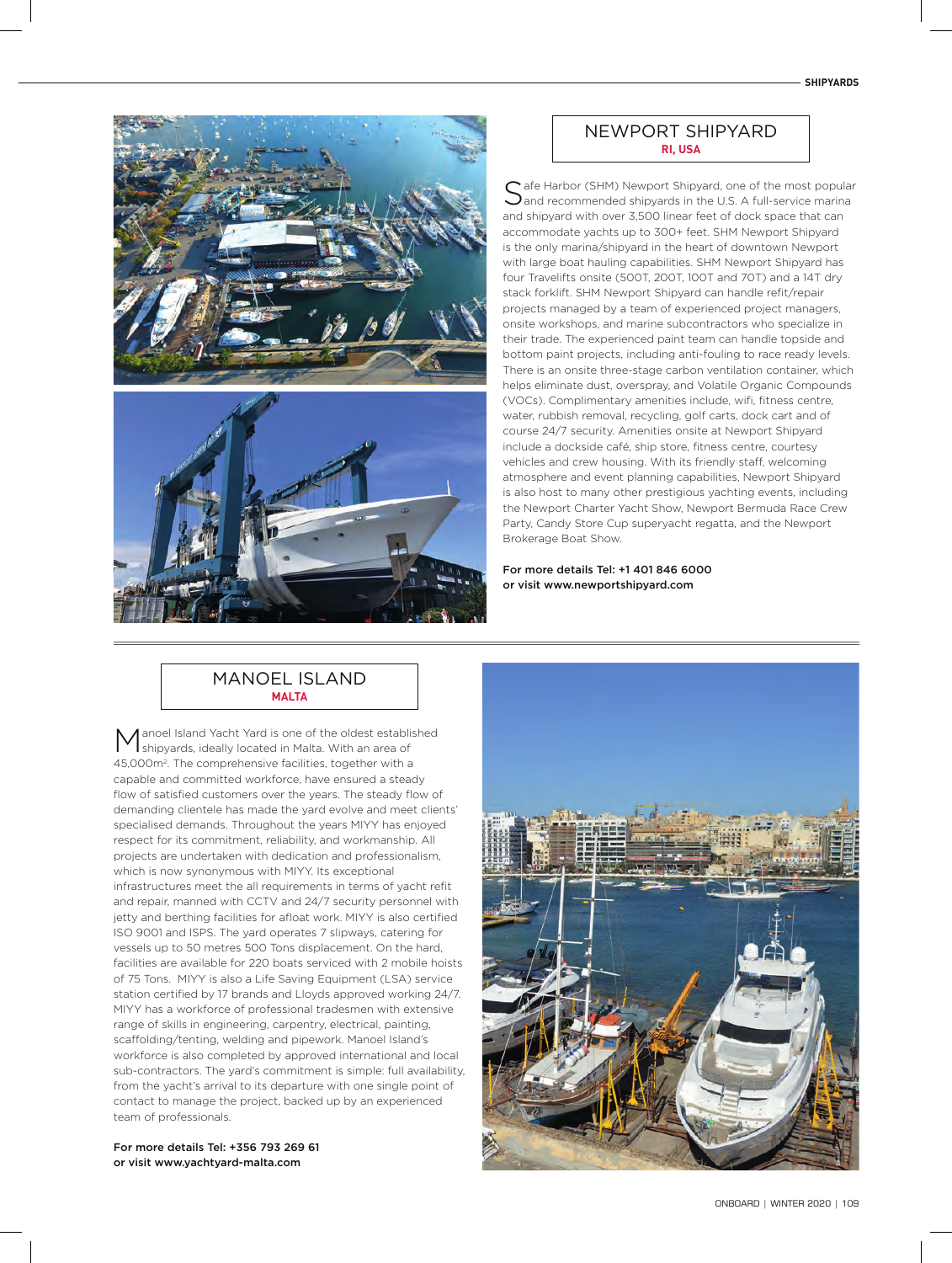

#### MONACO MARINE **FRANCE**

Monaco Marine is a network of refit and maintenance shipyards for yachts up to 160m+, consisting of eight service shipyards, 220 skilled employees, 600 trusted contractors and covers 132,500sqm including 13,500sqm covered work spaces. Their expertise, know-how and ability to manage huge refit projects allow them to reach the highest quality standards available on the market. Over 3,000 yachts (between 8m - 160m) undergo refit, repair or wintering at Monaco Marine shipyards every year. Thanks to eight yacht facilities located from Monaco to Marseille on the French Riviera, Monaco Marine commits its expertise and contractors to a wide range of superyacht refit and maintenance projects. Each maintenance or refit request is as if a temporary company has been established, initiated with the aim of providing you with outstanding service and results. Their project managers have a combination of skills including an ability to ask penetrating questions, detect unstated assumptions and resolve conflicts, as well as more general management skills. They control risk and minimise uncertainty. Every decision they make must directly benefit your project. According to this philosophy, all employees work by three rules: a commitment to perform to their best abilities, to work within the budget and to deliver in time. After 25 years' experience, Monaco Marine provides the best support for owners, captains and crew along the year and has gained a loyalty rate of 80% from its customers.

For more details contact commercial@monacomarine.com or visit www.monacomarine.com

# KM YACHTRUILDERS **HOLLAND**

 $\sqrt{}$ M Yachtbuilders is perhaps best known for their aluminium custom build yachts, such as the Bestevaer line. A logical consequence from building yachts for 20 years is that those yachts come back to the yard for maintenance and a little later in life, for a refit. Besides maintaining and refitting their own yachts KMY also takes care of other yachts. As aluminium specialists they see many French build yachts pass by as well as yachts with dents, holes or smaller damages to their aluminium hulls. Having the skills and experience of building unpainted aluminum hulls helps ensure a perfect and smooth result after a repair is done. They are one of the few yards left that has all the necessary yachtbuilding disciplines in-house; aluminium construction, carpentry, electrical and mechanical divisions, a paint shed, rigging and launch can all be done at one location in Makkum. The IJsselmeer is just 10 minutes away for a test sail. In the winter of 2020 they will start refitting the Maxi 80 'Il Moro di Venezia III' and the 32m catamaran 'Ice Lady Patagonia II'. Both are aluminium yachts. Besides these large projects there will always be room for smaller yachts that need service or maintenance. At the moment the yard is looking to expand its facilities to accommodate larger yachts. Other in-house competencies include; carpentry, both interior and deck, teal decks and Esthec, engine overhauls, electrical systems, painting, rigging and all preseason checks.

For more details Tel: + 31 (0)515 233 000 or visit www.kmy.nl